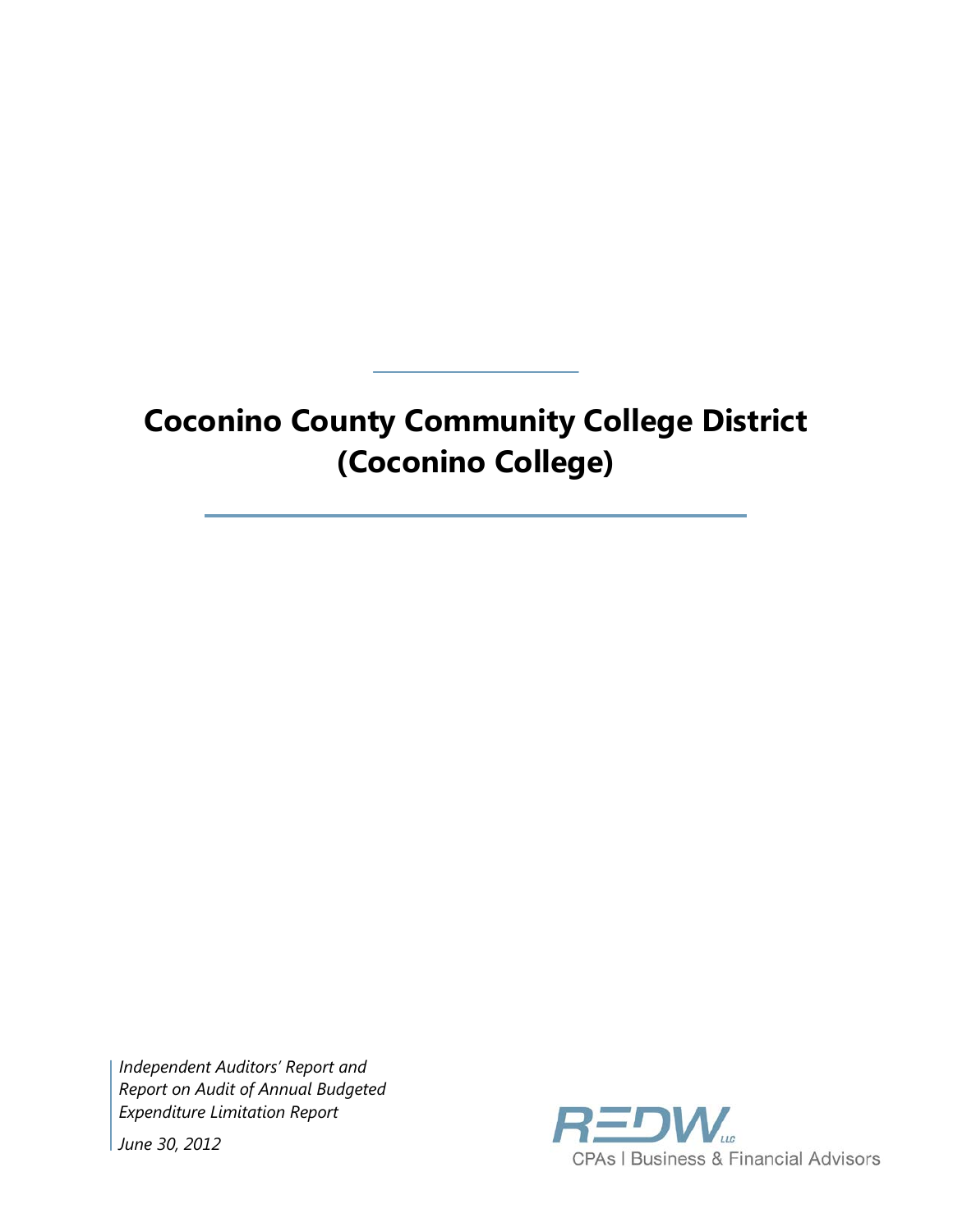# **Coconino County Community College District**

# **Table of Contents**

Page

| Independent Auditors' Report                            |                             |
|---------------------------------------------------------|-----------------------------|
| Annual Budgeted Expenditure Limitation Report – Part I  | $\mathcal{D}_{\mathcal{L}}$ |
| Annual Budgeted Expenditure Limitation Report – Part II | 3                           |
| Notes to Annual Budgeted Expenditure Limitation Report  | $4 - 5$                     |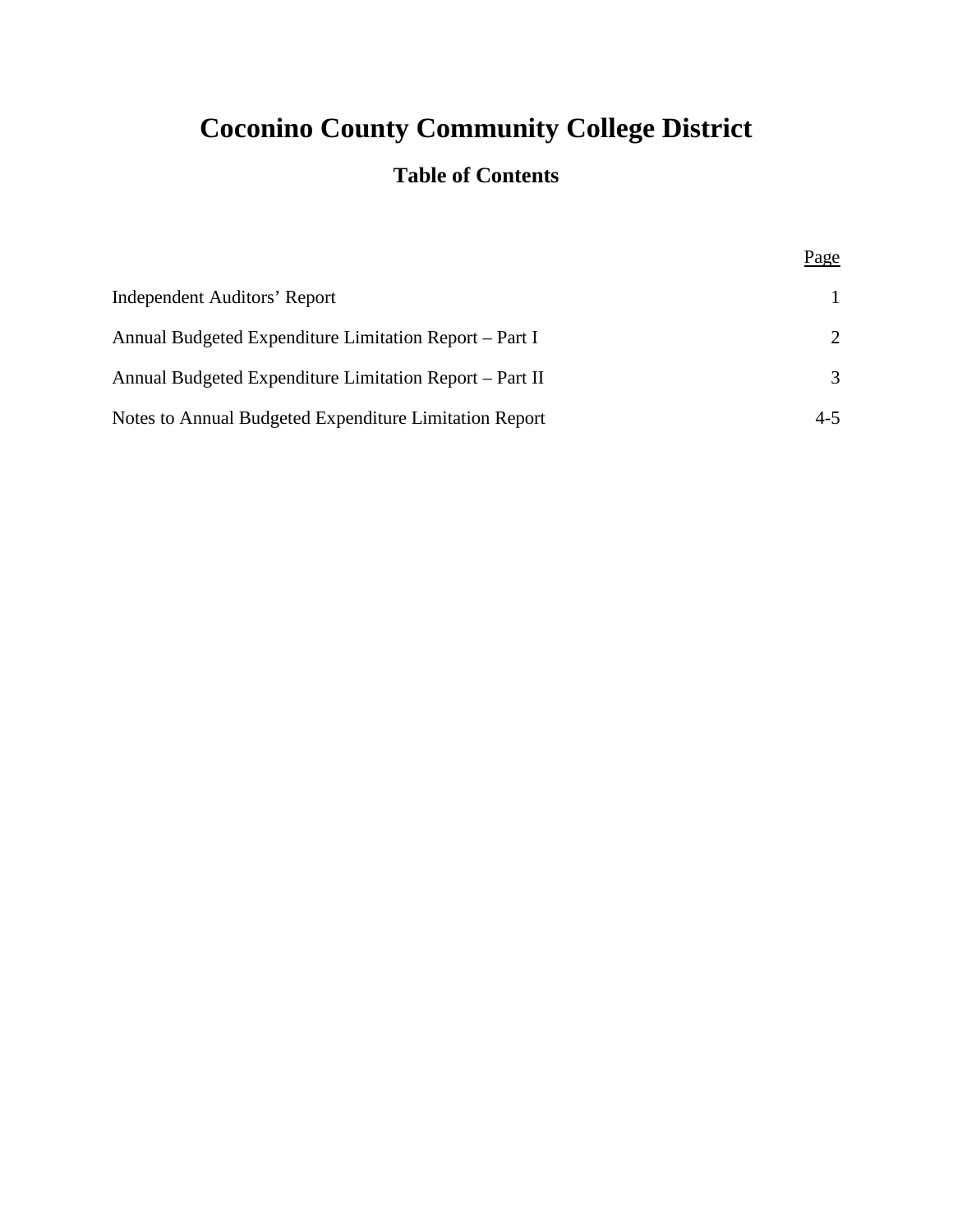

**INTEGRITY COUNTS®** 

# Independent Auditors' Report

The Auditor General of the State of Arizona The Governing Board of Coconino County Community College District

We have audited the accompanying Annual Budgeted Expenditure Limitation Report of Coconino County Community College District for the year ended June 30, 2012. This report is the responsibility of the District's management. Our responsibility is to express an opinion on this report based on our audit.

We conducted our audit in accordance with U.S. generally accepted auditing standards. Those standards require that we plan and perform the audit to obtain reasonable assurance about whether the report is free of material misstatement. An audit includes examining, on a test basis, evidence supporting the amounts and disclosures in the report. An audit also includes assessing the accounting principles used and significant estimates made by management, as well as evaluating the overall report presentation. We believe that our audit provides a reasonable basis for our opinion.

The accompanying *Annual Budgeted Expenditure Limitation Report* was prepared for the purpose of complying with the uniform expenditure reporting system as discussed in Note 1, and is not intended to be a presentation in conformity with U.S. generally accepted accounting principles.

In our opinion, the *Annual Budgeted Expenditure Limitation Report* of Coconino County Community College District for the year ended June 30, 2012, referred to above presents fairly, in all material respects, the information required by the uniform expenditure reporting system on the basis of accounting described in Note 1.

This report is intended solely for the information and use of the members of the Arizona State Legislature, the Governing Board, and management, and others within the District and for filing with the Auditor General of the State of Arizona, and is not intended to be and should not be used by anyone other than these specified parties. However, this report is a matter of public record, and its distribution is not limited.

REDW UC

Phoenix, Arizona January 15, 2013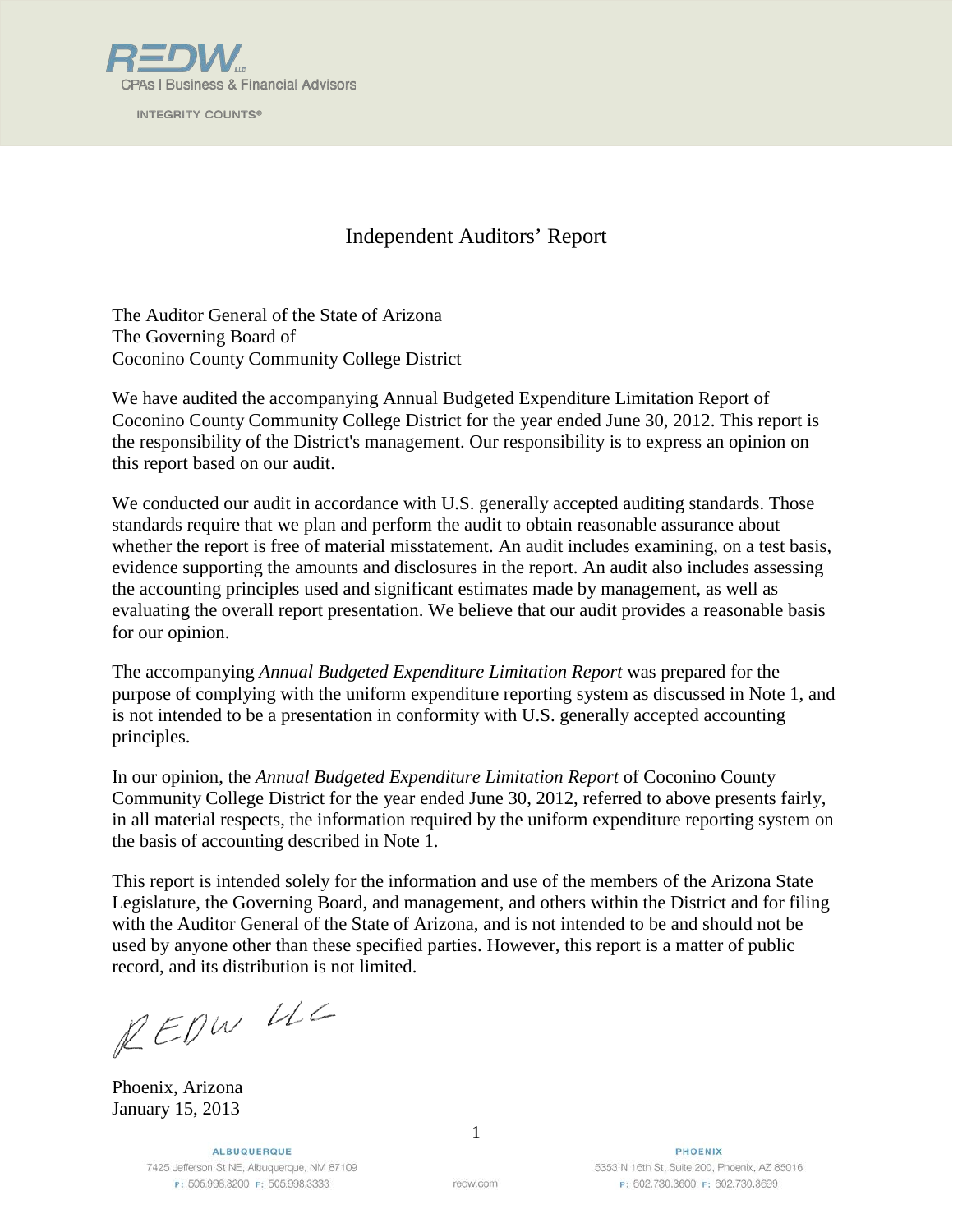#### **Coconino County Community College District Annual Budgeted Expenditure Limitation Report-Part I** For the Year Ended June 30, 2012

| 1. | Economic Estimates Commission expenditure limitation                                                          |              | \$15,833,517 |
|----|---------------------------------------------------------------------------------------------------------------|--------------|--------------|
| 2. | Total amount subject to the expenditure limitation                                                            | \$15,886,448 |              |
| 3. | Less expenditures of monies received pursuant to<br>Arizona revised statutes §15-1472 (workforce development) | 385,513      |              |
| 4. | Adjusted amount subject to the expenditure limitation                                                         |              | 15,500,935   |
| 5. | Amount under the expenditure limitation                                                                       |              | 332,582      |

I hereby certify, to the best of my knowledge and belief, that the information contained in this report is accurate and in accordance with the requirements of the uniform expenditure reporting system.

 $\alpha$   $\mu$ 

**Signature of Chief Financial Officer** 

Jami Van Ess, Vice President for Business and Administrative Services **Name and Title** 

لاتناقبت ويناس الانتسب

area not

 $(928)$  226-4209 **Telephone Number** 

January 15, 2013 Date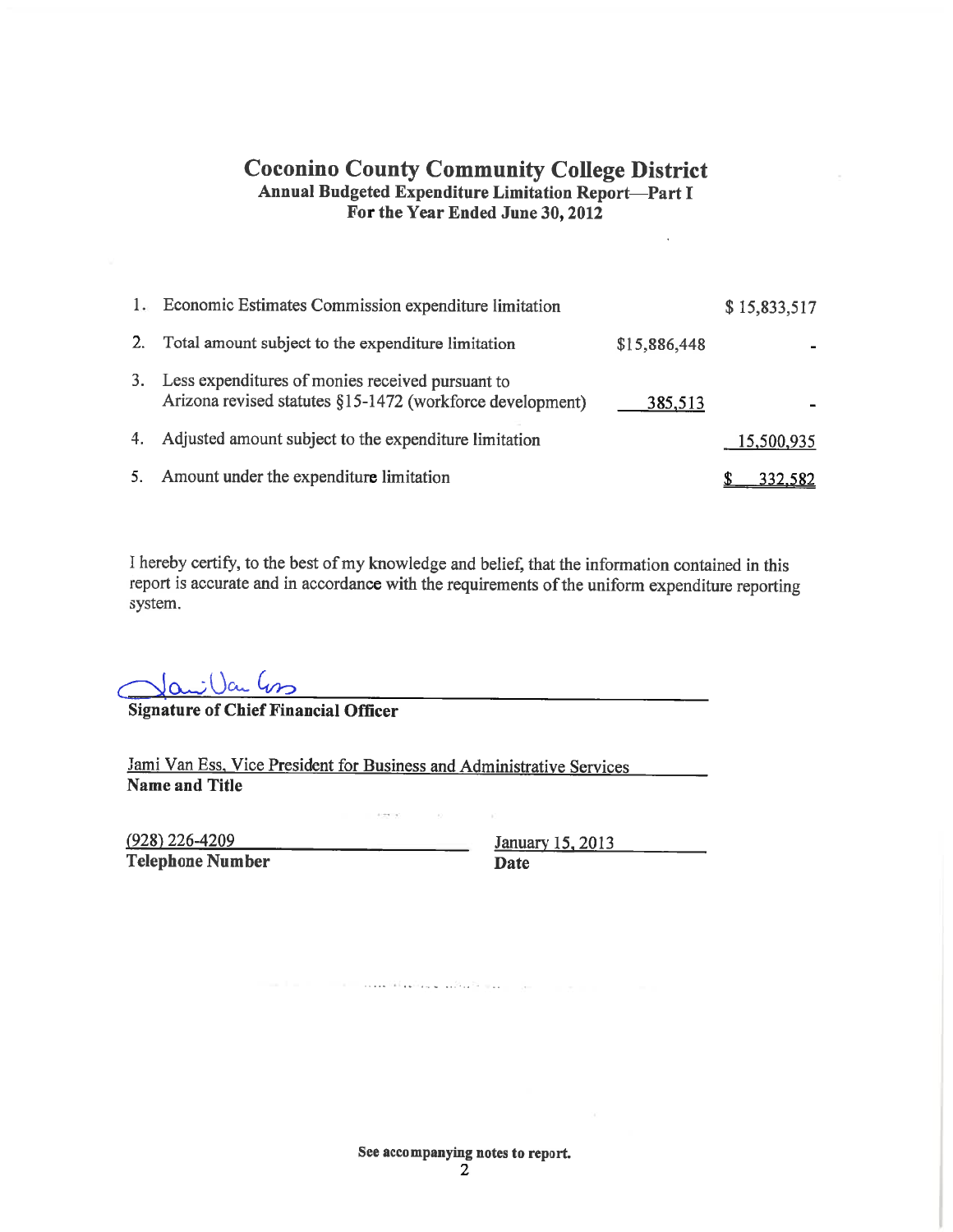Annual Budgeted Expenditure Limitation Report**—**Part II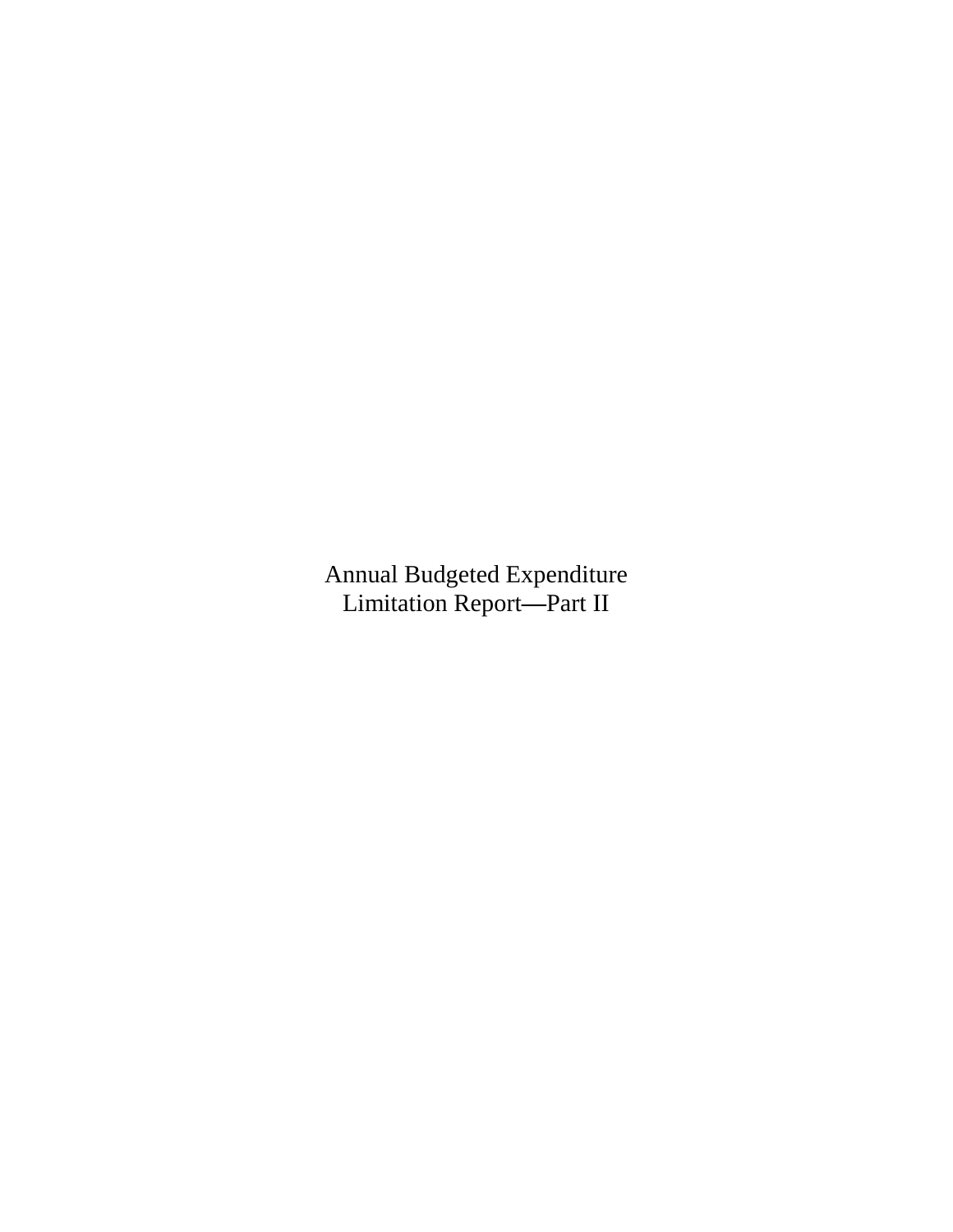# **Coconino County Community College District Annual Budgeted Expenditure Limitation Report—Part II For the Year Ended June 30, 2012**

|                                                                                                                                         | <b>Current Funds</b> |            |    |             |               |            |
|-----------------------------------------------------------------------------------------------------------------------------------------|----------------------|------------|----|-------------|---------------|------------|
|                                                                                                                                         | Unrestricted         |            |    |             |               |            |
| Description                                                                                                                             |                      |            |    | Auxiliary   |               |            |
|                                                                                                                                         |                      | General    |    | Enterprises |               | Restricted |
| A. Total budgeted expenditures                                                                                                          | S                    | 15,499,476 | \$ | 38,715      | <sup>\$</sup> | 7,017,741  |
| B. Less exclusions claimed                                                                                                              |                      |            |    |             |               |            |
| Debt service requirements on bonded<br>indebtedness (Note 2)                                                                            |                      |            |    |             |               |            |
| Debt service requirements on other<br>long-term obligations (Note 2)                                                                    |                      |            |    |             |               |            |
| Dividends, interest, and gains on the sale<br>or redemption of investment securities                                                    |                      | 267,391    |    |             |               |            |
| Grants and aid from the federal government<br>(Note 3)                                                                                  |                      | 16,872     |    |             |               | 6,530,984  |
| Grants, aid, contributions, or gifts from a<br>private agency, organization, or individual,<br>except amounts received in lieu of taxes |                      |            |    |             |               |            |
| (Note 4)                                                                                                                                |                      | 368,660    |    | 4,505       |               | 28,597     |
| Total exclusions claimed                                                                                                                |                      | 652,923    |    | 4,505       |               | 6,559,581  |
| C. Amounts subject to the expenditure limitations                                                                                       |                      | 14,846,553 |    | 34,210      |               | 458,160    |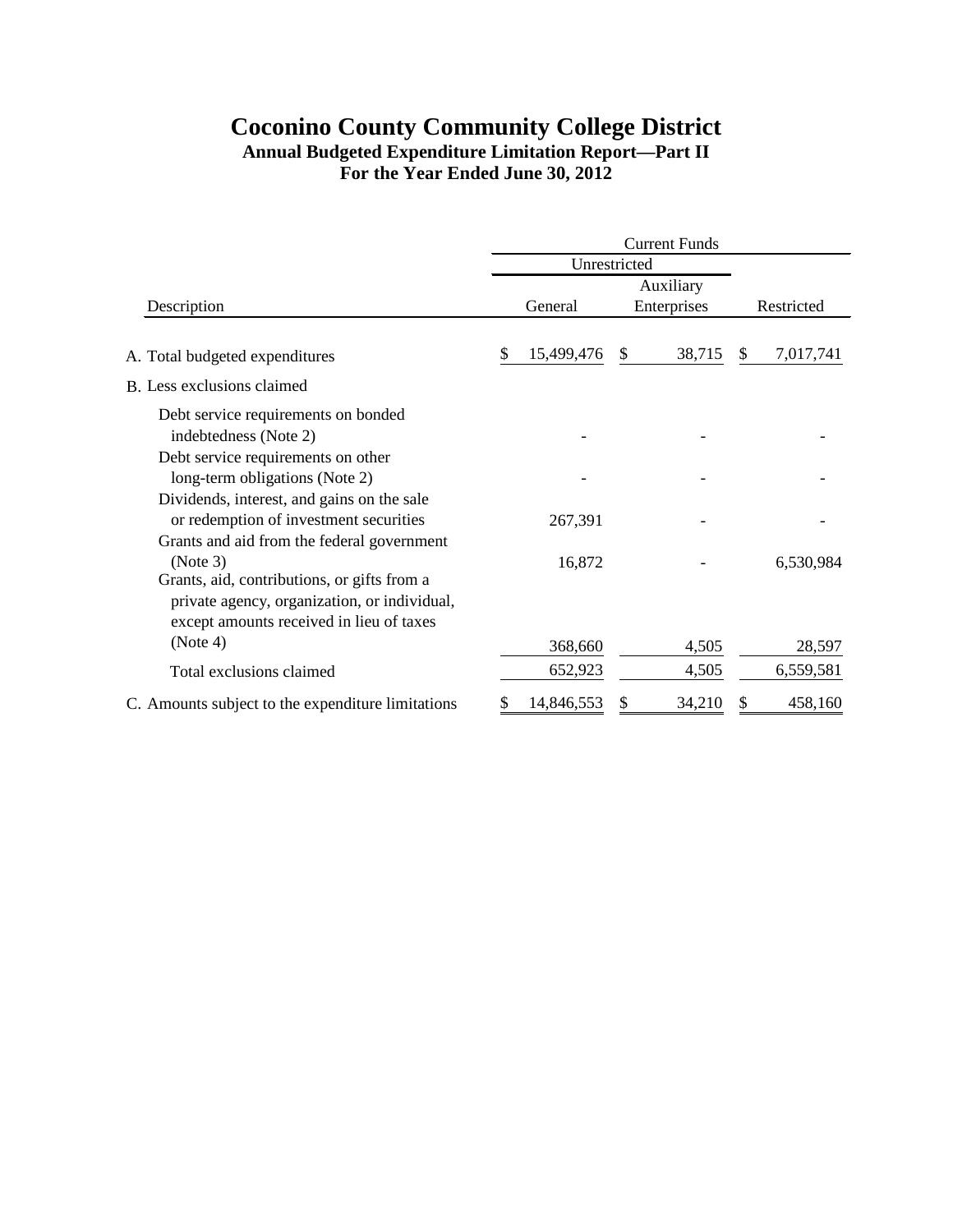| <b>Plant Funds</b> |                                             |    |           |    |            |
|--------------------|---------------------------------------------|----|-----------|----|------------|
|                    | Retirement of<br>Unexpended<br>Indebtedness |    |           |    | Total      |
| \$                 | 554,764                                     | \$ | 1,986,930 | \$ | 25,097,626 |
|                    |                                             |    |           |    |            |
|                    |                                             |    | 1,945,662 |    | 1,945,662  |
|                    |                                             |    | 41,268    |    | 41,268     |
|                    |                                             |    |           |    | 267,391    |
|                    |                                             |    |           |    | 6,547,856  |
|                    |                                             |    |           |    |            |

| 547,525 \$ |           | 15,886,448 |
|------------|-----------|------------|
| 7,239      | 1,986,930 | 9,211,178  |
| 7.239      |           | 409,001    |

**See accompanying notes to report.**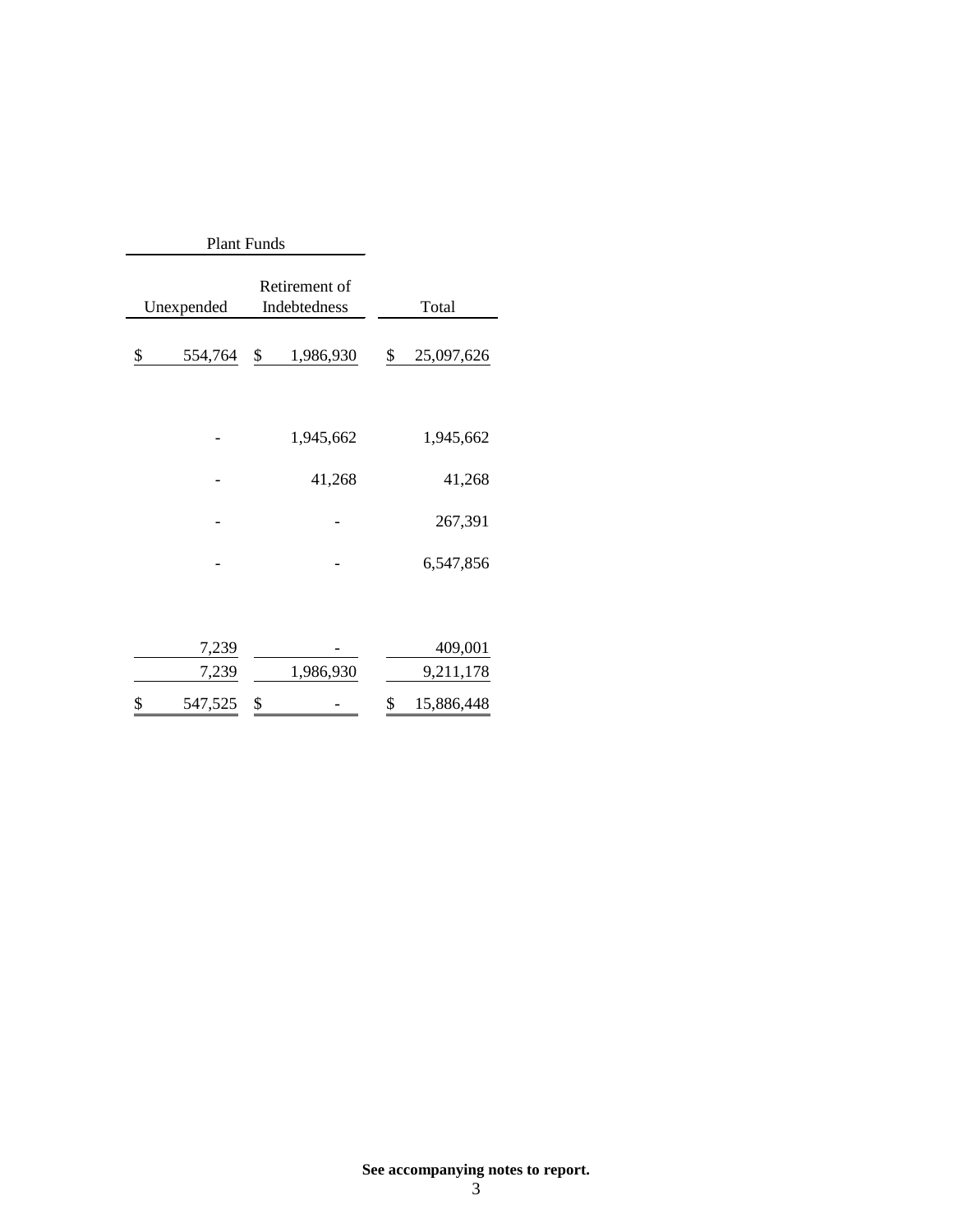# **Coconino County Community College District Notes to Annual Budgeted Expenditure Limitation Report For the Year Ended June 30, 2012**

### **1) Summary of Significant Accounting Policies**

The Annual Budgeted Expenditure Limitation Report (ABELR) is presented on the basis of accounting prescribed by the uniform expenditure reporting system (UERS), as required by Arizona Revised Statutes (A.R.S.) §41-1279.07, which excludes expenditures of certain revenues specified in the Arizona Constitution, Article IX, §21 from the total budgeted expenditures.

The information reported in both the ABELR and the financial statements is derived from the same underlying accounting data. However, the formats of the ABELR and the financial statements differ. The ABELR presents budgeted expenditures, exclusions, and amounts subject to the limitation by fund type as required by A.R.S. §41-1279.07. The financial statements present the net assets, changes in net assets, and cash flows in accordance with U.S. generally accepted accounting principles.

In accordance with the UERS requirements, a note to the ABELR is presented below for any exclusion reported in the Total column on Part II that cannot be traced directly to an amount reported in the annual financial statements.

**2)** Exclusions claimed for debt service requirements on bonded indebtedness and debt service requirements on other long-term obligations are \$1,945,662 and \$41,268, respectively. Both amounts are included in the amounts reported as principal paid on capital debt on the Statement of Cash Flows - Primary Government and interest expense on debt on the Statement of Revenues, Expenses, and Changes in Net Assets – Primary Government.